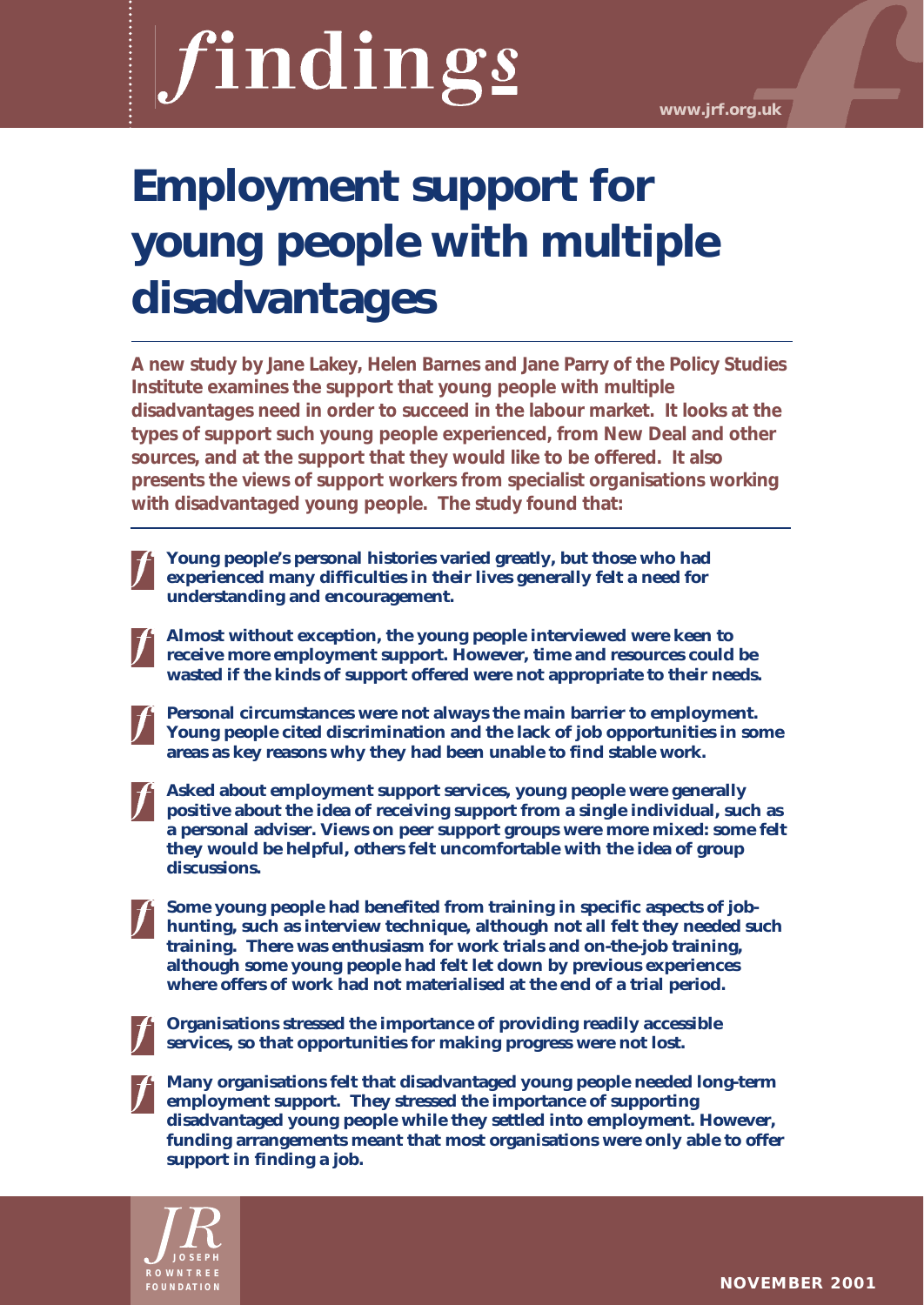## **Multiple disadvantage and the labour market**

A person's prospects in the labour market depend on the types of work available, the person's own skills, experience and qualifications, and their personal circumstances, including homelessness, disability, and responsibility for children. Changes in the UK labour market have resulted in a decline in jobs for those without qualifications and are tending to reinforce and deepen existing patterns of disadvantage. This research looked at the labour market experiences of young people who had experienced multiple problems including homelessness, disability, poor mental health, literacy and language problems, problems with the law, problems with drugs and alcohol, and family breakdown leading to time spent in care. While each had experienced a different combination of personal difficulties, there were some common themes:

- **Care leavers** were particularly likely to have had frequent moves between schools and to have dropped out of school before taking exams. Lack of confidence and emotional problems could mean that they needed additional support when starting work, but they often had less family support than did other young people. Many were expected to live independently from an early age and felt unable to take on low paid jobs because of the risk of losing housing benefit.
- Many young people had passed through periods of **homelessness**, which made it difficult for them to focus on education or work. Those who had been homeless often took longer to establish themselves in secure employment.
- **Problems with drugs and alcohol** had made it difficult for some young people to continue in employment or education, but employment could also help young people overcome dependence on these substances, particularly where they had additional support.
- Young people who had been involved in **crime** often described this as a phase, which they had grown out of or given up, often in response to a specific event such as having children. Exoffenders were generally highly motivated to work and most had been in and out of temporary and casual jobs since leaving school. Employment

could help young people stay clear of crime, but employers were often unwilling to take on people with a criminal record.

- Young **disabled people** were particularly likely not to have worked and some had been placed on inappropriate courses. They had often not been provided with adequate support for interviews or in training placements.
- Young people with **mental health difficulties** were particularly likely to be estranged from the labour market, and often did not feel able to cope with a job. They were also more likely to have problems working in a pressurised environment.
- Young people with **literacy problems**, including dyslexia, frequently had poor experiences of the education system, and often felt that they had been labelled as disruptive. Like young people for whom **English was a second language**, they felt they would have benefited from more support at school and college. Basic skills courses were criticised by several young people as being insufficiently flexible to meet their individual needs.
- For **young mothers**, problems finding good quality childcare often created insurmountable difficulties in getting work, particularly where they did not have help from partners or other family members.

Many young people spoke about the lack of jobs in their local areas. More than two-thirds of those interviewed had spent their working lives in and out of temporary, casual or part-time jobs. Several commented that agency work was the only option in their area for people with their skills and experience. Such jobs made it impossible for young people to achieve financial security and independence for themselves and their families, and were not financially worthwhile for those in independent housing.

# **Young people's views on using employment support services**

Young people were generally positive about the idea of receiving support from a single individual. Those with complicated issues in their lives welcomed the idea of not having to keep repeating their personal details to a series of strangers. Some young people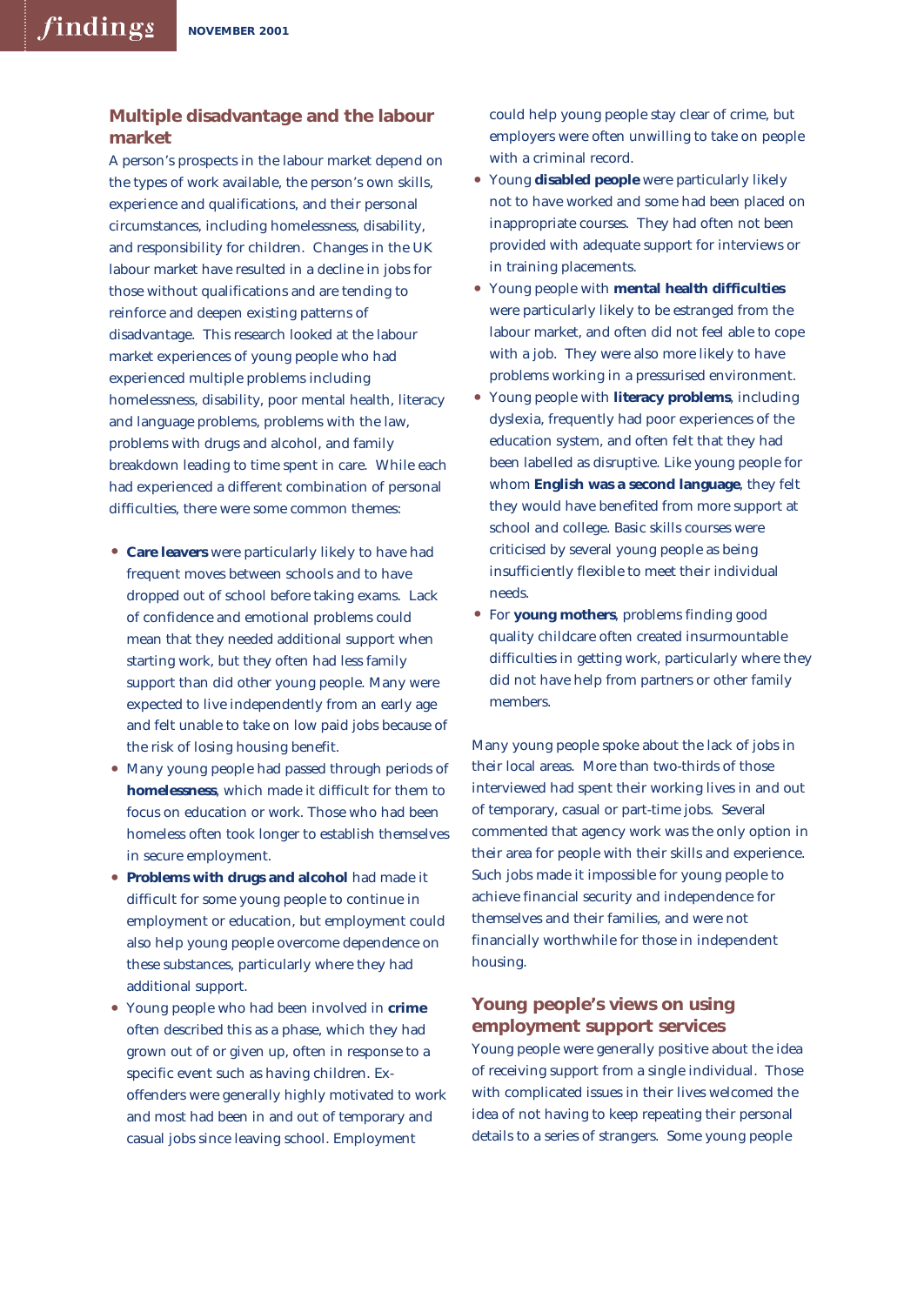had benefited from a good relationship with their New Deal personal adviser and valued the support they had received. Others had not found their personal advisers supportive, or felt ambivalent about receiving support from an agency with the power to make decisions on their continued receipt of benefit.

Views on peer support groups were more mixed, with some young people feeling that they would be helpful. Others thought that they would feel exposed discussing their personal issues in a group, or would be 'dragged down' by hearing about other people's problems. Some of the young people had benefited from training in specific aspects of job-hunting, such as interview technique and preparing a CV. Others would have liked similar help, although not all young people felt they needed it. There was enthusiasm for work trials and on-the-job training, although some young people felt let down where previous offers of work had not materialised at the end of a trial period. Young people who lacked confidence sometimes valued the help of advisers who spoke to employers on their behalf. Organisations working with such young people also found this to be a particularly effective way of working.

# **Organisations' perspectives on providing employment support**

The organisations interviewed were providing a range of innovative types of support. They tended to work with disadvantaged young people who were less jobready than those interviewed. Many were focused on a particular target group, such as ex-offenders or homeless young people, which meant that their advisers had specific expertise in the types of support required.

Support workers from these organisations provided suggestions for ways of:

- encouraging young people to take up employment support;
- helping them to set goals and prepare themselves for work;
- providing opportunities to succeed;
- building resilience and helping people learn to cope with rejection; and
- working with employers to counter discrimination and break down barriers to employment.

They stressed the importance of providing services which are readily accessible, so that opportunities for making progress are not lost. Organisations tried to avoid waiting lists and qualifying time periods, and often used drop-in surgeries and outreach.

The organisational representatives also emphasised the importance of supporting disadvantaged young people when they started work. This time of transition can be a stressful one, and many jobs are not sustained beyond the first few weeks. Providing support for job moves was also seen as important in making sure that disadvantaged young people achieved long-term success in the labour market, rather than remaining trapped in entry-level jobs. However, only a minority of the organisations interviewed had this sort of long-term involvement with clients. Many said that they would have liked to do so, but described their work as constrained by funding arrangements linked mainly to the short-term objective of finding a job for their clients.

#### **Implications for policy**

The research suggests a number of implications for policy development in this area:

- Many young people require additional support in school, either as a result of special educational needs, such as dyslexia or English as a second language, or because of personal circumstances, such as bereavement, family breakdown, or being in care.
- Young people with multiple disadvantages travel longer and more complex paths from education to the labour market than their peers. They are likely to require support beyond the age of 19, when support from the Connexions service ends, particularly as they may not be in contact with their families. Care leavers are particularly likely to need long-term support.
- As time goes on, young people remaining unemployed are increasingly those with multiple problems, who may be some distance from being able to take work. Many such young people need flexible and intensive forms of support in order to achieve a stable position in the labour market.
- Funding for employment support work needs to